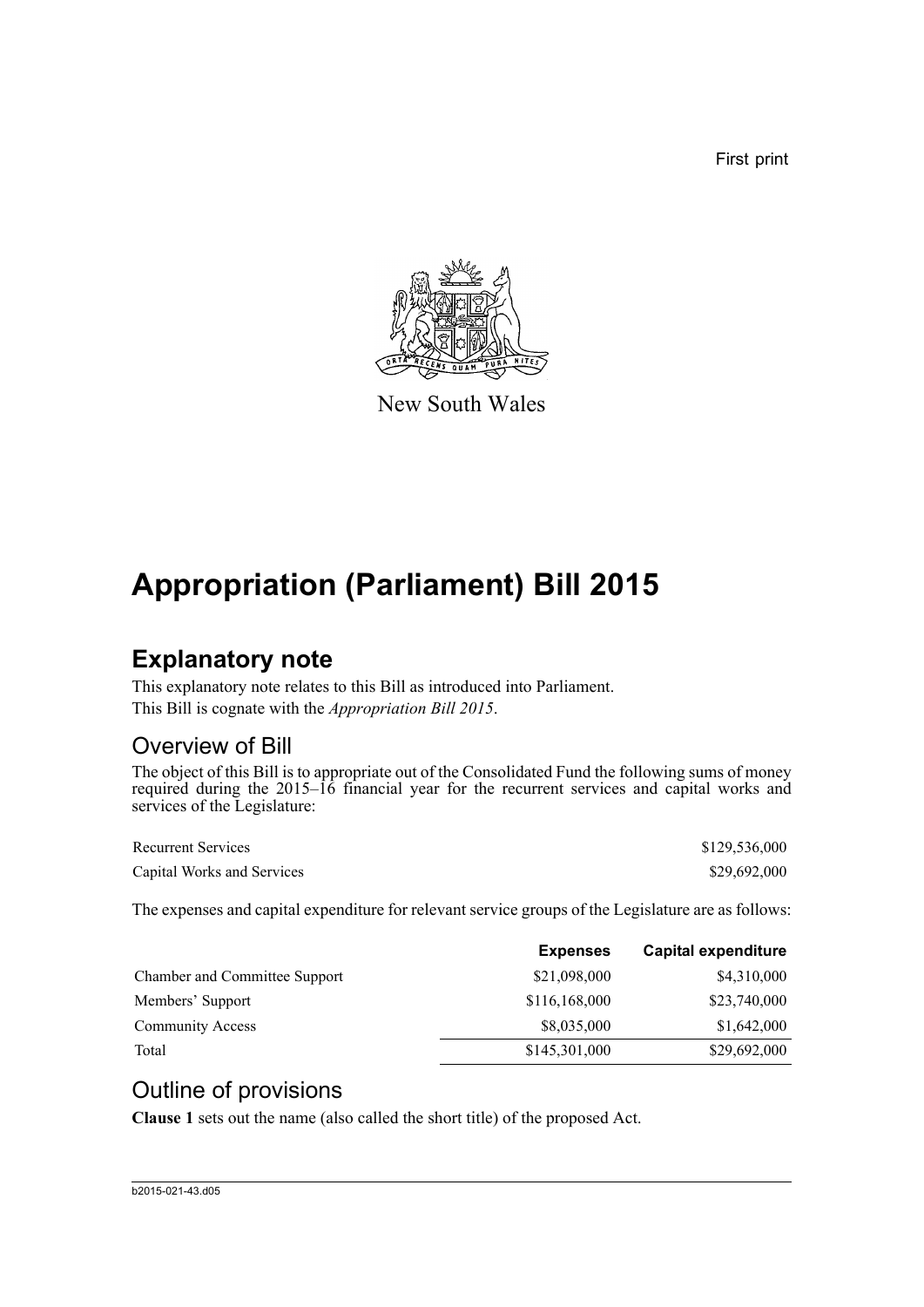**Clause 2** provides for the commencement of the proposed Act on the date of assent to the proposed Act.

**Clause 3** provides for the interpretation of a reference to the financial year to which the proposed Act relates and other matters of interpretation.

**Clause 4** is an interpretative provision relating to expenses and capital expenditure information included in the proposed Act.

**Clause 5** provides for the appropriation out of the Consolidated Fund, for the recurrent services of the Legislature for the financial year of 2015–16, of the amount of \$129,536,000.

**Clause 6** provides for the appropriation out of the Consolidated Fund, for the capital works and services of the Legislature for the financial year of 2015–16, of the amount of \$29,692,000.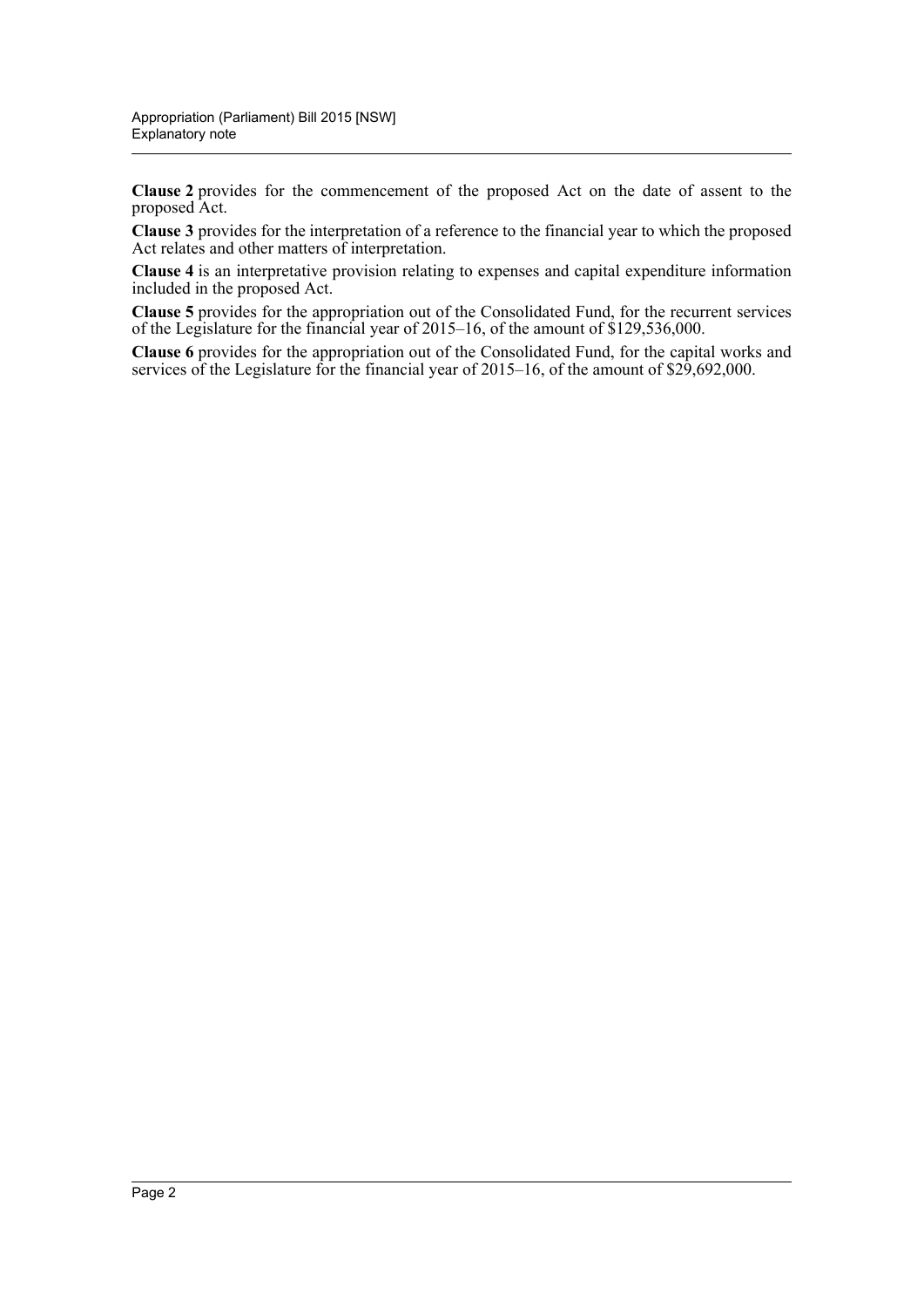First print



New South Wales

# **Appropriation (Parliament) Bill 2015**

## **Contents**

|   |                                              | Page |
|---|----------------------------------------------|------|
|   | Name of Act                                  |      |
|   | Commencement                                 | 2    |
| 3 | Interpretation                               | 2    |
| 4 | Expenses and capital expenditure information | 2    |
| 5 | Appropriation for recurrent services         | 2    |
| 6 | Appropriation for capital works and services | 3    |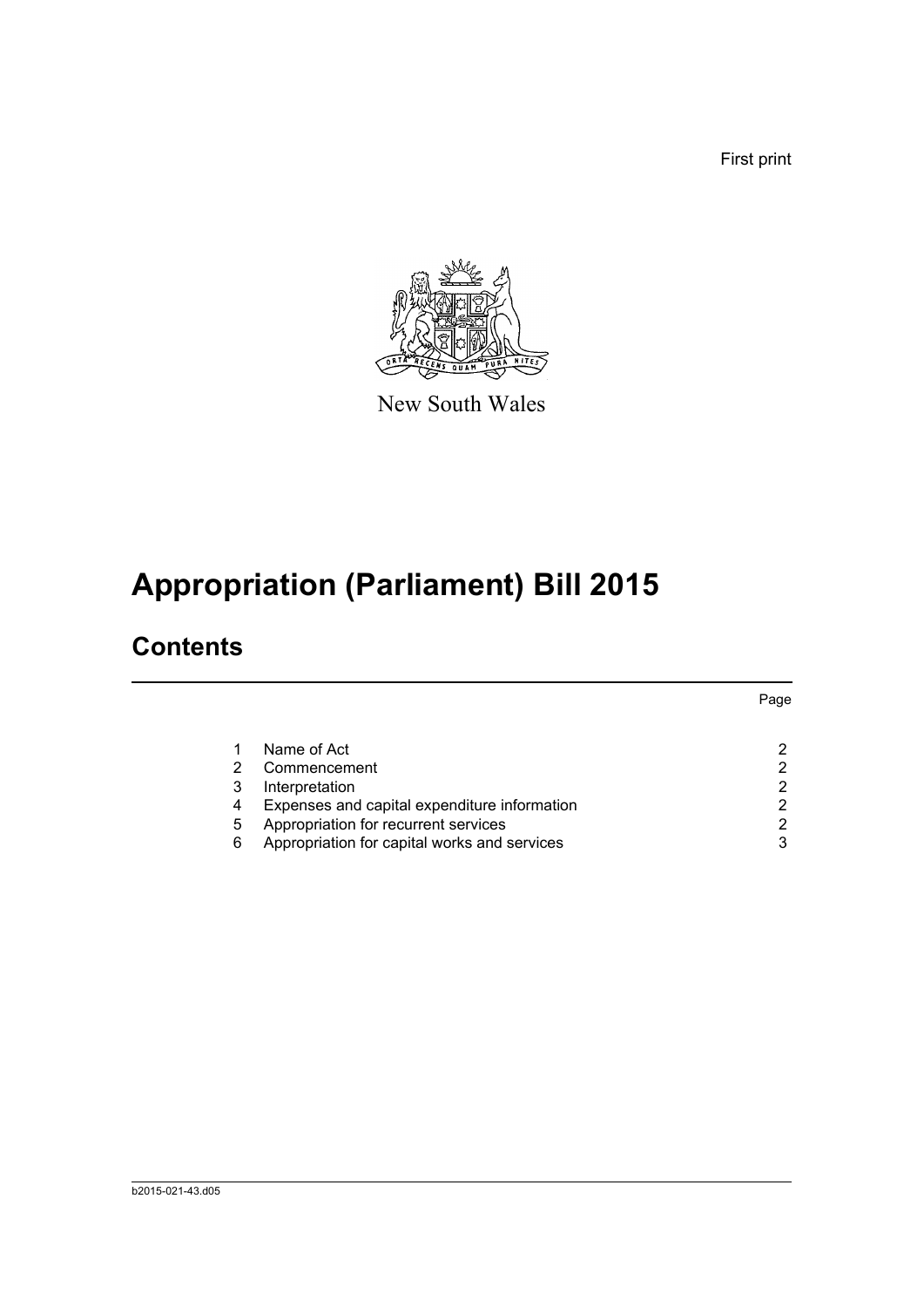

New South Wales

# **Appropriation (Parliament) Bill 2015**

No , 2015

#### **A Bill for**

An Act to appropriate out of the Consolidated Fund sums for the recurrent services and capital works and services of the Legislature for the year 2015–16.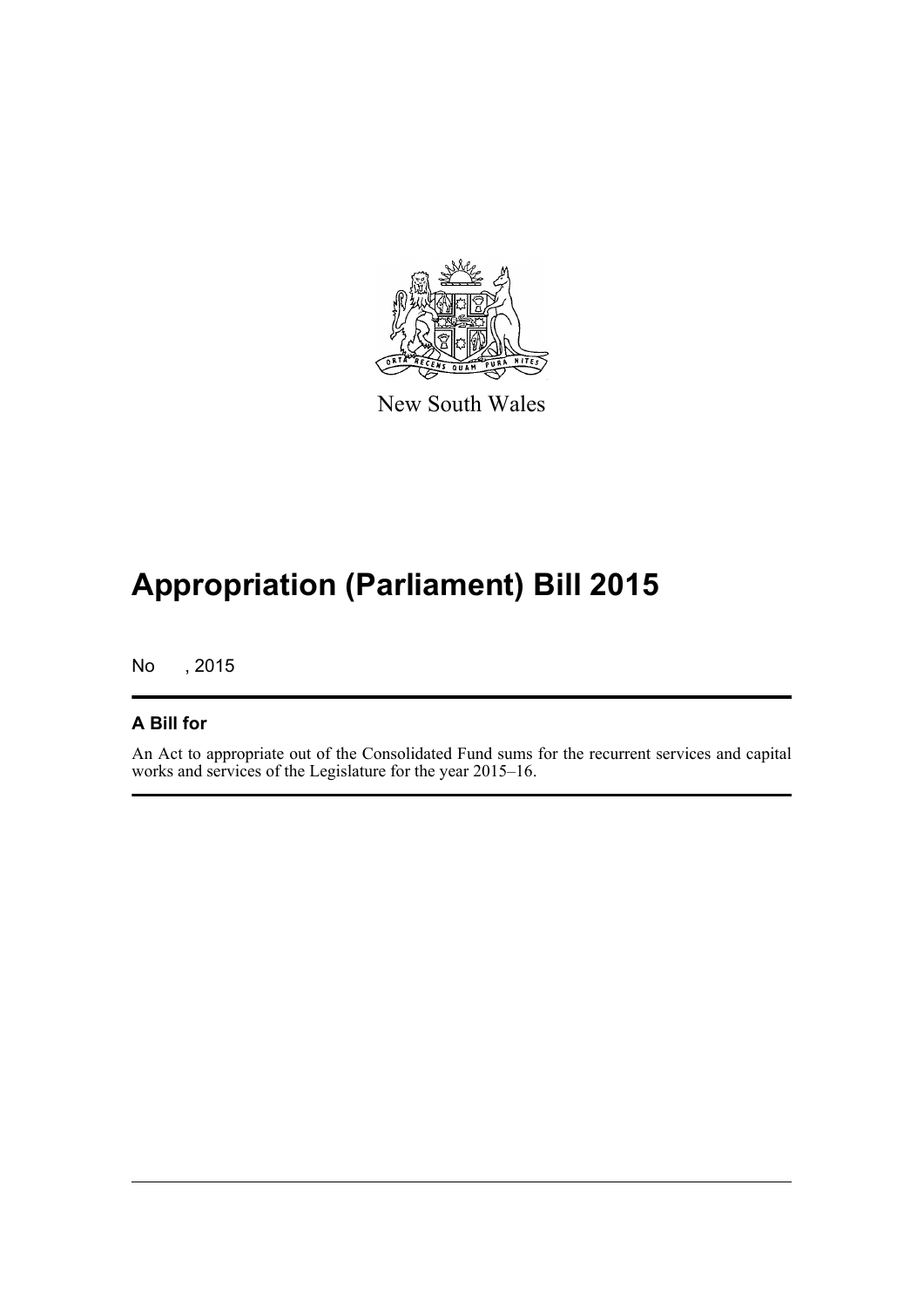<span id="page-4-3"></span><span id="page-4-2"></span><span id="page-4-1"></span><span id="page-4-0"></span>

|                                                                                                                                                                                                                                                                                                 |              |                    | The Legislature of New South Wales enacts:                                                                                                                                                                |         | 1              |
|-------------------------------------------------------------------------------------------------------------------------------------------------------------------------------------------------------------------------------------------------------------------------------------------------|--------------|--------------------|-----------------------------------------------------------------------------------------------------------------------------------------------------------------------------------------------------------|---------|----------------|
| 1                                                                                                                                                                                                                                                                                               |              | <b>Name of Act</b> |                                                                                                                                                                                                           |         | $\overline{2}$ |
|                                                                                                                                                                                                                                                                                                 |              |                    | This Act is the <i>Appropriation (Parliament) Act 2015</i> .                                                                                                                                              |         | 3              |
| $\mathbf{2}$                                                                                                                                                                                                                                                                                    | Commencement |                    |                                                                                                                                                                                                           |         | 4              |
|                                                                                                                                                                                                                                                                                                 |              |                    | This Act commences on the date of assent to this Act.                                                                                                                                                     |         | 5              |
| 3                                                                                                                                                                                                                                                                                               |              | Interpretation     |                                                                                                                                                                                                           |         | 6              |
|                                                                                                                                                                                                                                                                                                 | (1)          | to 30 June 2016.   | In this Act, a reference to the year $2015-16$ is a reference to the year from 1 July 2015                                                                                                                |         | 7<br>8         |
|                                                                                                                                                                                                                                                                                                 | (2)          |                    | A reference in the <i>Public Finance and Audit Act 1983</i> to an Appropriation Act or the<br>Appropriation Act includes a reference to this Act.                                                         |         | 9<br>10        |
| 4                                                                                                                                                                                                                                                                                               |              |                    | Expenses and capital expenditure information                                                                                                                                                              |         | 11             |
|                                                                                                                                                                                                                                                                                                 | (1)          | groups.            | A note included in this Act that is described as "expenses" sets out the expenses for<br>the recurrent services of the Legislature, disaggregated across the relevant service                             |         | 12<br>13<br>14 |
|                                                                                                                                                                                                                                                                                                 | (2)          |                    | A note included in this Act that is described as "capital expenditure" sets out the<br>expenditure on capital works and services of the Legislature, disaggregated across<br>the relevant service groups. |         | 15<br>16<br>17 |
|                                                                                                                                                                                                                                                                                                 | (3)          |                    | A note referred to in subsection $(1)$ or $(2)$ is included for information only and does<br>not form part of this Act.                                                                                   |         | 18<br>19       |
| 5                                                                                                                                                                                                                                                                                               |              |                    | <b>Appropriation for recurrent services</b>                                                                                                                                                               |         | 20             |
| This Act appropriates the sum of \$129,536,000 to the Legislature out of the<br>(1)<br>Consolidated Fund for the recurrent services of the Legislature for the year 2015–16.<br>Note (expenses): This recurrent appropriation will fund expenses of \$145,301,000,<br>disaggregated as follows: |              |                    | 21<br>22<br>23<br>24                                                                                                                                                                                      |         |                |
|                                                                                                                                                                                                                                                                                                 |              |                    |                                                                                                                                                                                                           | \$,000  |                |
|                                                                                                                                                                                                                                                                                                 |              | 01                 | Chamber and Committee Support                                                                                                                                                                             | 21,098  |                |
|                                                                                                                                                                                                                                                                                                 |              | 02                 | Members' Support                                                                                                                                                                                          | 116,168 |                |
|                                                                                                                                                                                                                                                                                                 |              | 03                 | <b>Community Access</b>                                                                                                                                                                                   | 8,035   |                |
|                                                                                                                                                                                                                                                                                                 |              |                    | Total                                                                                                                                                                                                     | 145,301 |                |

<span id="page-4-4"></span>(2) Any amounts expended for recurrent services under section 25 of the *Public Finance and Audit Act 1983* or any Parliamentary Supply Act on or after 1 July 2015 and before the date of assent to this Act are taken to have been expended out of the sum appropriated by this section. This subsection applies only if this Act is assented to after 1 July 2015. 25 26 27 28 29